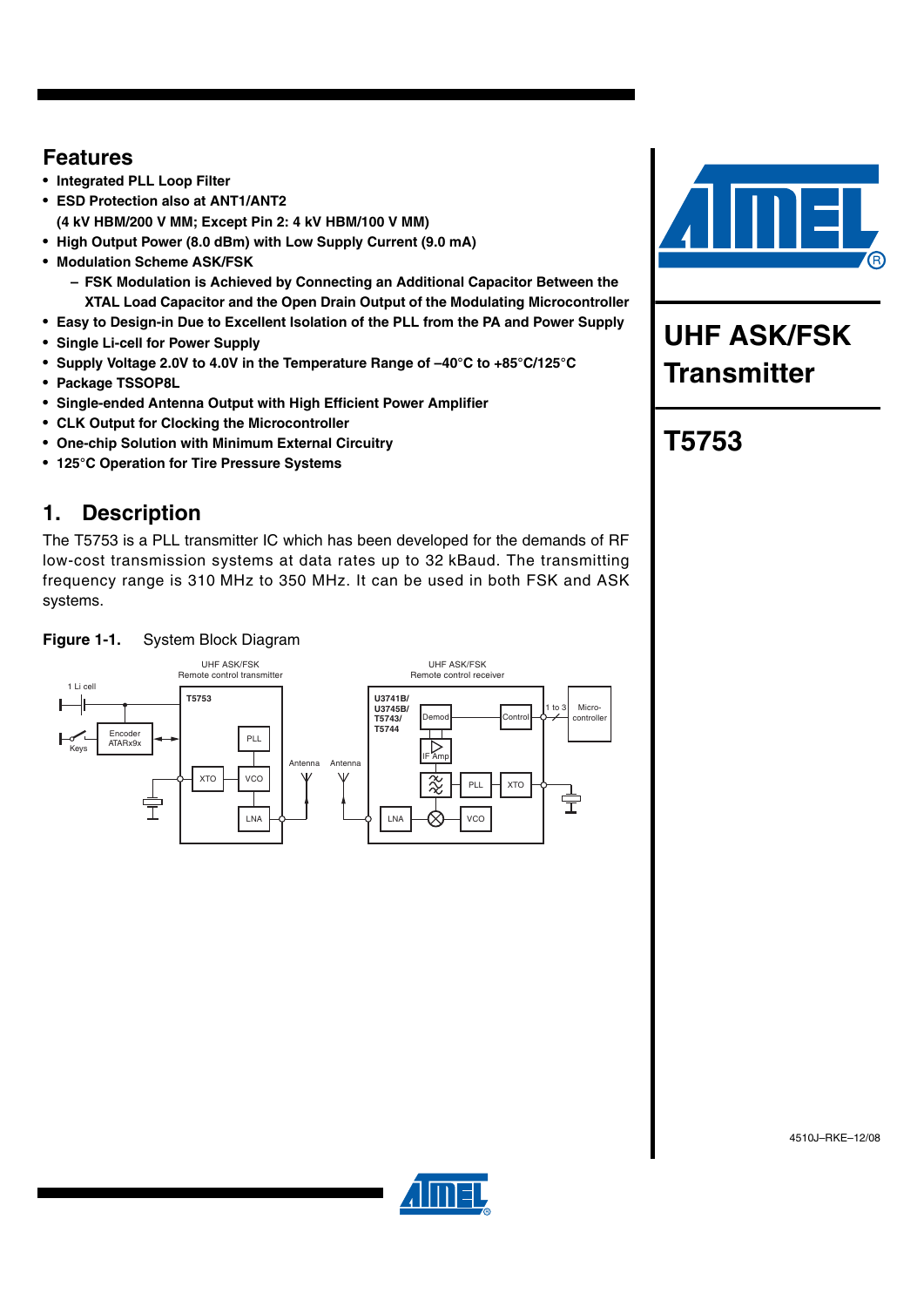

# **2. Pin Configuration**

**Figure 2-1.** Pinning TSSOP8L



| Pin            | Symbol                               | <b>Function</b>                                                                                                        | Configuration                                                |
|----------------|--------------------------------------|------------------------------------------------------------------------------------------------------------------------|--------------------------------------------------------------|
| $\mathbf{1}$   | <b>CLK</b>                           | Clock output signal for microcontroller<br>The clock output frequency is set by the<br>crystal to f <sub>XTAL</sub> /4 | VS<br>∩<br>100 $\Omega$<br>CLK<br>O<br>100 $\Omega$          |
| $\overline{c}$ | PA_ENABLE                            | Switches on power amplifier, used for<br>ASK modulation                                                                | PA_ENABLE<br>50 k $\Omega$<br>$U_{REF} = 1.1V$<br>$20 \mu A$ |
| 3<br>4         | ANT <sub>2</sub><br>ANT <sub>1</sub> | Emitter of antenna output stage<br>Open collector antenna output                                                       | ANT1<br>O<br>О<br>ANT <sub>2</sub>                           |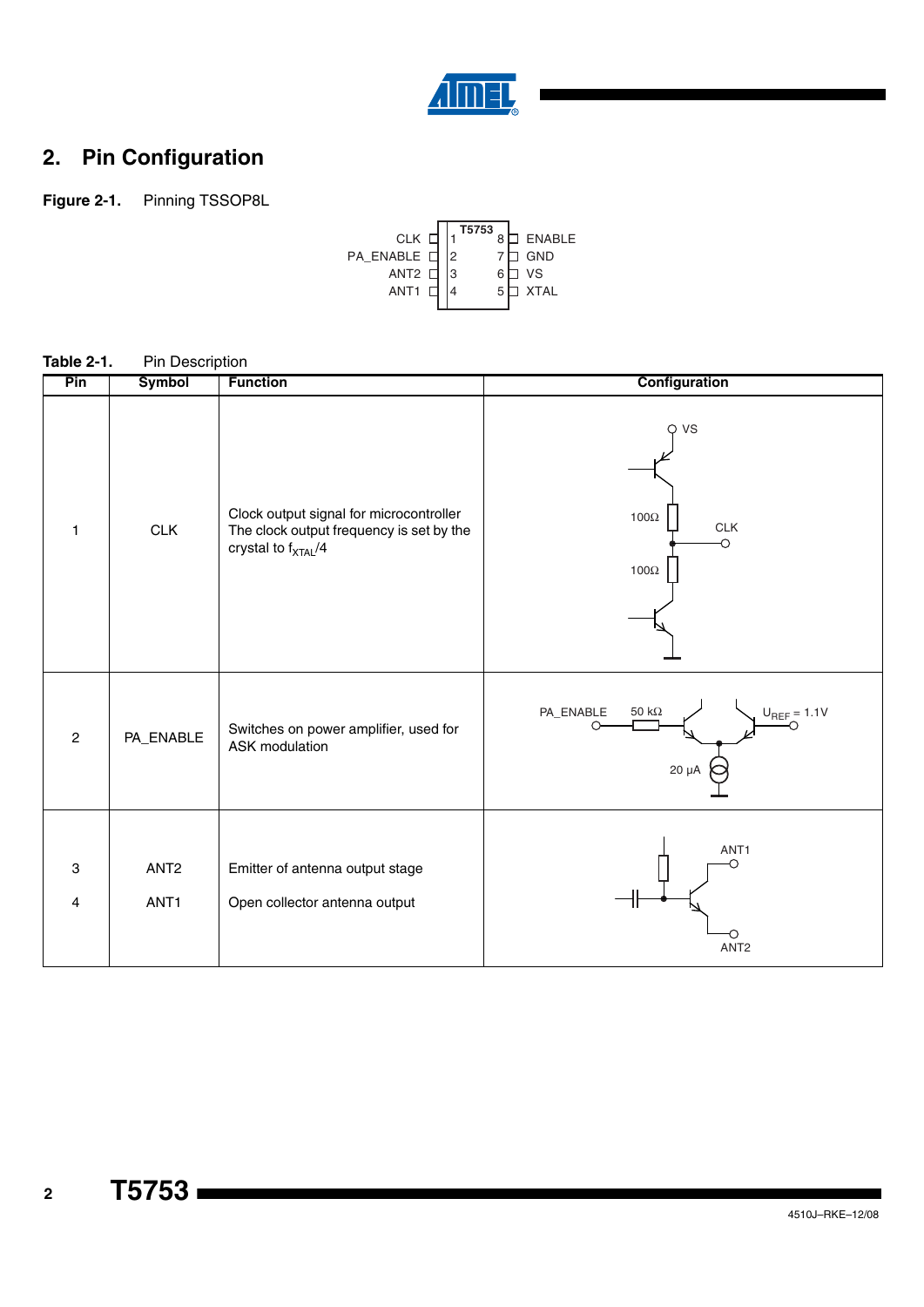**T5753**

Table 2-1. Pin Description (Continued)

| Pin | Symbol                   | <b>Function</b>        | Configuration                                                         |
|-----|--------------------------|------------------------|-----------------------------------------------------------------------|
| 5   | <b>XTAL</b>              | Connection for crystal | VS<br>VS<br>1.5 k $\Omega$<br>1.2 k $\Omega$<br><b>XTAL</b><br>182 µA |
| 6   | $\overline{\mathsf{VS}}$ | Supply voltage         | See ESD protection circuitry (see Figure 4-5 on page 9)               |
| 7   | <b>GND</b>               | Ground                 | See ESD protection circuitry (see Figure 4-5 on page 9)               |
| 8   | <b>ENABLE</b>            | Enable input           | 200 k $\Omega$<br><b>ENABLE</b>                                       |

### **Figure 2-2.** Block Diagram



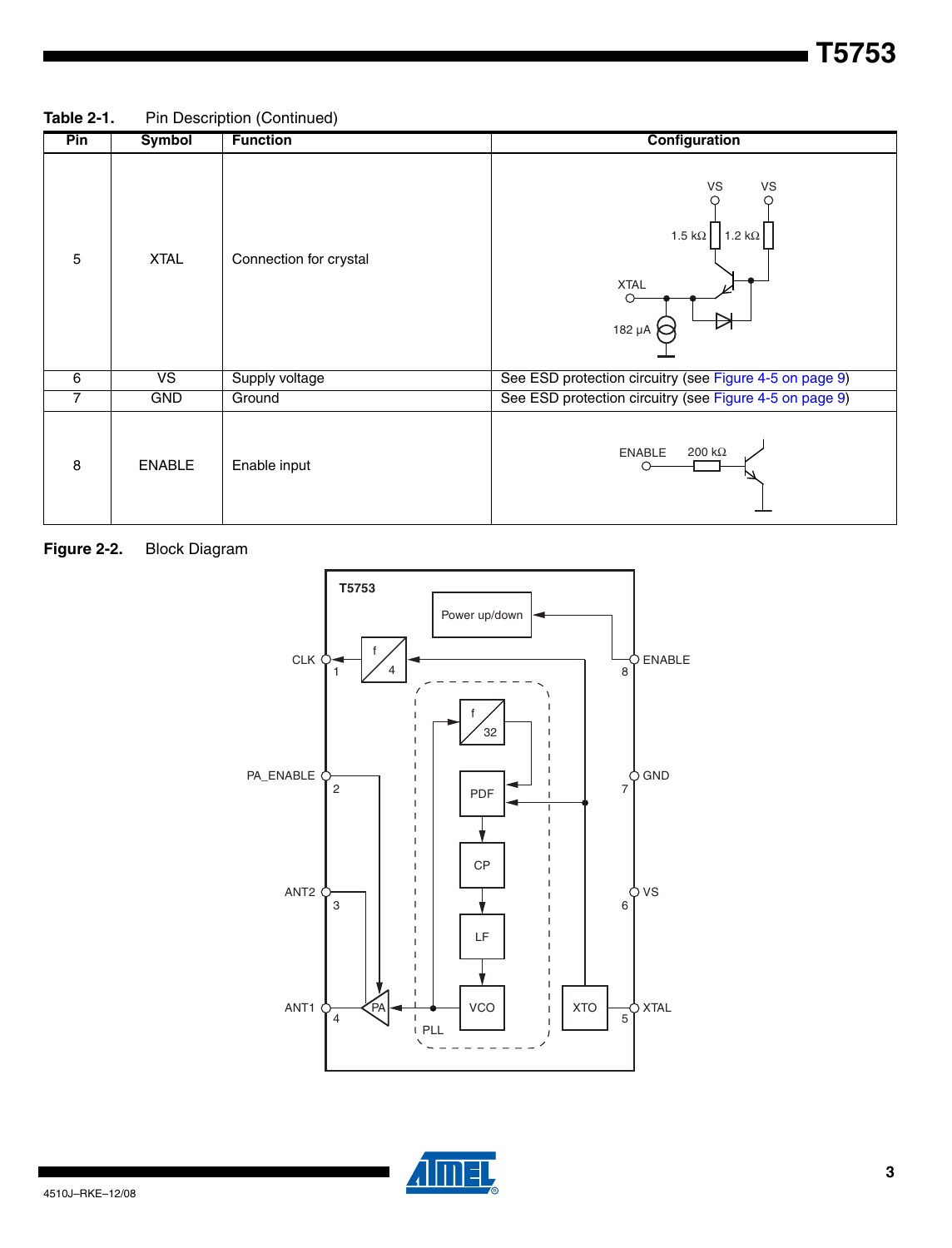

#### **3. General Description**

This fully integrated PLL transmitter allows particularly simple, low-cost RF miniature transmitters to be assembled. The VCO is locked to 32  $f_{\text{XTAL}}$  hence a 9.8438 MHz crystal is needed for a 315 MHz transmitter. All other PLL and VCO peripheral elements are integrated.

The XTO is a series resonance oscillator so that only one capacitor together with a crystal connected in series to GND are needed as external elements.

The crystal oscillator together with the PLL needs typically < 3 ms until the PLL is locked and the CLK output is stable. There is a wait time of  $\geq$  3 ms until the CLK is used for the microcontroller and the PA is switched on.

The power amplifier is an open-collector output delivering a current pulse which is nearly independent from the load impedance. The delivered output power is hence controllable via the connected load impedance.

This output configuration enables a simple matching to any kind of antenna or to 50  $\Omega$ . A high power efficiency of  $η = P<sub>out</sub>/(I<sub>S,PA</sub> V<sub>S</sub>)$  of 40% for the power amplifier results when an optimized load impedance of  $Z_{Load} = (255 + j192)$  Ω is used at 3 V supply voltage.

#### **4. Functional Description**

If  $ENABLE = L$  and the PA\_ENABLE = L, the circuit is in standby mode consuming only a very small amount of current so that a lithium cell used as power supply can work for several years.

With ENABLE = H the XTO, PLL and the CLK driver are switched on. If PA\_ENABLE remains L only the PLL and the XTO is running and the CLK signal is delivered to the microcontroller. The VCO locks to 32 times the XTO frequency.

With ENABLE = H and PA\_ENABLE = H the PLL, XTO, CLK driver and the power amplifier are on. With PA\_ENABLE the power amplifier can be switched on and off, which is used to perform the ASK modulation.

#### **4.1 ASK Transmission**

The T5753 is activated by ENABLE = H. PA\_ENABLE must remain L for typically  $\geq$  3 ms, then the CLK signal can be taken to clock the microcontroller and the output power can be modulated by means of Pin PA\_ENABLE. After transmission PA\_ENABLE is switched to L and the microcontroller switches back to internal clocking. The T5753 is switched back to standby mode with  $ENABLE = L$ .

#### **4.2 FSK Transmission**

The T5753 is activated by  $\mathsf{ENABLE} = \mathsf{H}$ . PA\_ENABLE must remain L for typically  $\geq 3$  ms, then the CLK signal can be taken to clock the microcontroller and the power amplifier is switched on with PA\_ENABLE = H. The chip is then ready for FSK modulation. The microcontroller starts to switch on and off the capacitor between the XTAL load capacitor and GND with an open-drain output port, thus changing the reference frequency of the PLL. If the switch is closed, the output frequency is lower than if the switch is open. After transmission PA\_ENABLE is switched to L and the microcontroller switches back to internal clocking. The T5753 is switched back to standby mode with  $ENABLE = L$ .

The accuracy of the frequency deviation with XTAL pulling method is about ±25% when the following tolerances are considered.

**T5753**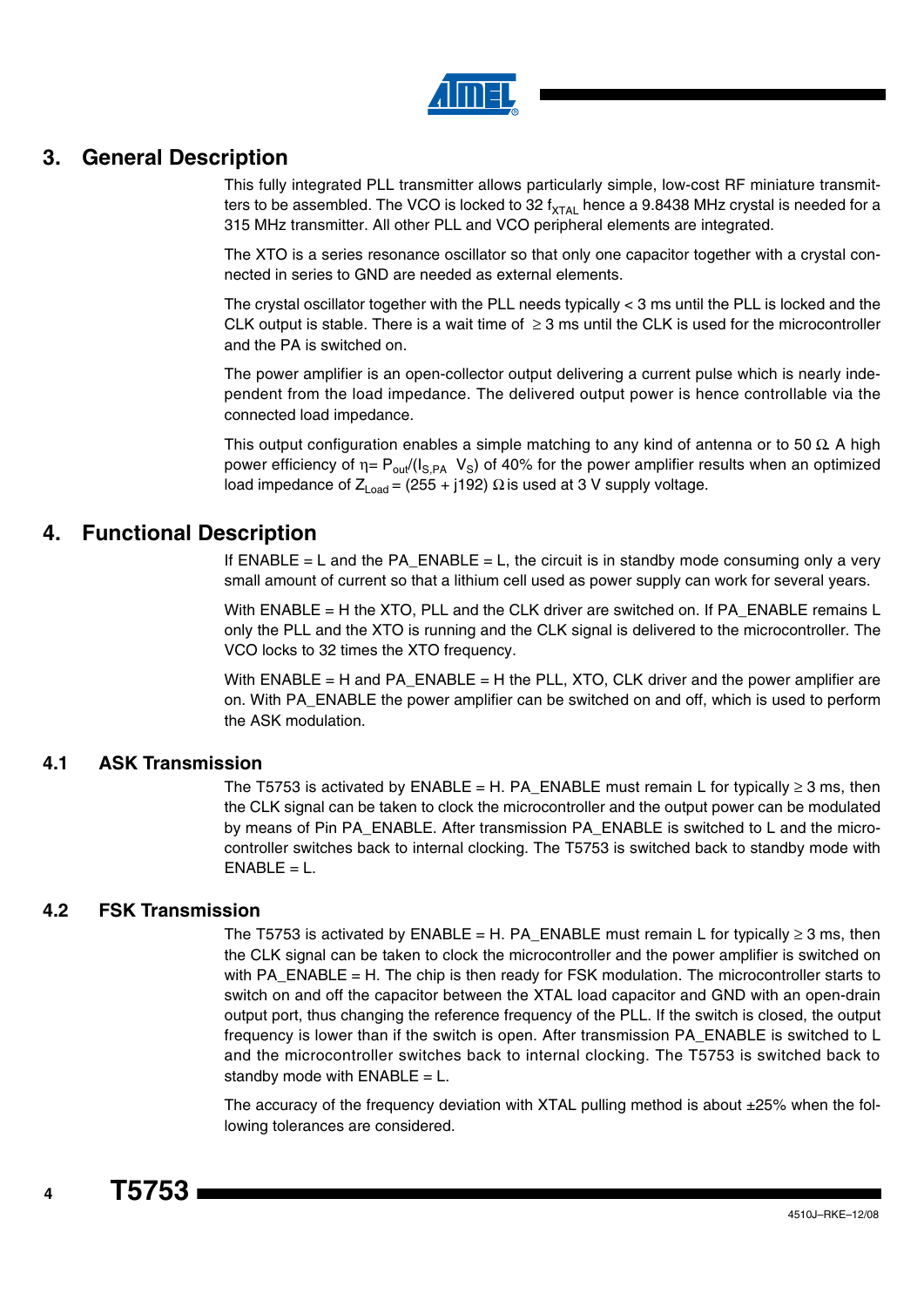#### **Figure 4-1.** Tolerances of Frequency Modulation



Using  $C_4$  = 8.2 pF ±5%,  $C_5$  = 10 pF ±5%, a switch port with  $C_{\text{Switch}}$  = 3 pF ±10%, stray capacitances on each side of the crystal of  $C_{Stray1} = C_{Stray2} = 1$  pF ±10%, a parallel capacitance of the crystal of C<sub>0</sub> = 3.2 pF  $\pm$ 10% and a crystal with C<sub>M</sub> = 13 fF  $\pm$ 10%, an FSK deviation of  $\pm$ 21.5 kHz typical with worst case tolerances of  $\pm 16.25$  kHz to  $\pm 28.01$  kHz results.

#### **4.3 CLK Output**

An output CLK signal is provided for a connected microcontroller, the delivered signal is CMOS compatible if the load capacitance is lower than 10 pF.

#### **4.3.1 Clock Pulse Take-over**

The clock of the crystal oscillator can be used for clocking the microcontroller. Atmel<sup>®</sup>'s ATARx9x has the special feature of starting with an integrated RC-oscillator to switch on the T5753 with ENABLE = H, and after 3 ms to assume the clock signal of the transmission IC, so that the message can be sent with crystal accuracy.

#### **4.3.2 Output Matching and Power Setting**

The output power is set by the load impedance of the antenna. The maximum output power is achieved with a load impedance of  $Z_{Load, opt} = (255 + j192)Ω$  There must be a low resistive path to  $V_{\rm S}$  to deliver the DC current.

The delivered current pulse of the power amplifier is 9 mA and the maximum output power is delivered to a resistive load of 400Ω if the 1.0 pF output capacitance of the power amplifier is compensated by the load impedance.

An optimum load impedance of:

 $Z_{\text{Load}}$  = 400Ω II j/(2 × π 1.0 pF) = (255 + j192)Ω thus results for the maximum output power of 8 dBm.

The load impedance is defined as the impedance seen from the T5753's ANT1, ANT2 into the matching network. Do not confuse this large signal load impedance with a small signal input impedance delivered as input characteristic of RF amplifiers and measured from the application into the IC instead of from the IC into the application for a power amplifier.

Less output power is achieved by lowering the real parallel part of  $400\Omega$  where the parallel imaginary part should be kept constant.

Output power measurement can be done with the circuit of Figure 4-2. Note that the component values must be changed to compensate the individual board parasitics until the T5753 has the right load impedance  $Z_{Load,opt} = (255 + j192)Ω$  Also the damping of the cable used to measure the output power must be calibrated out.

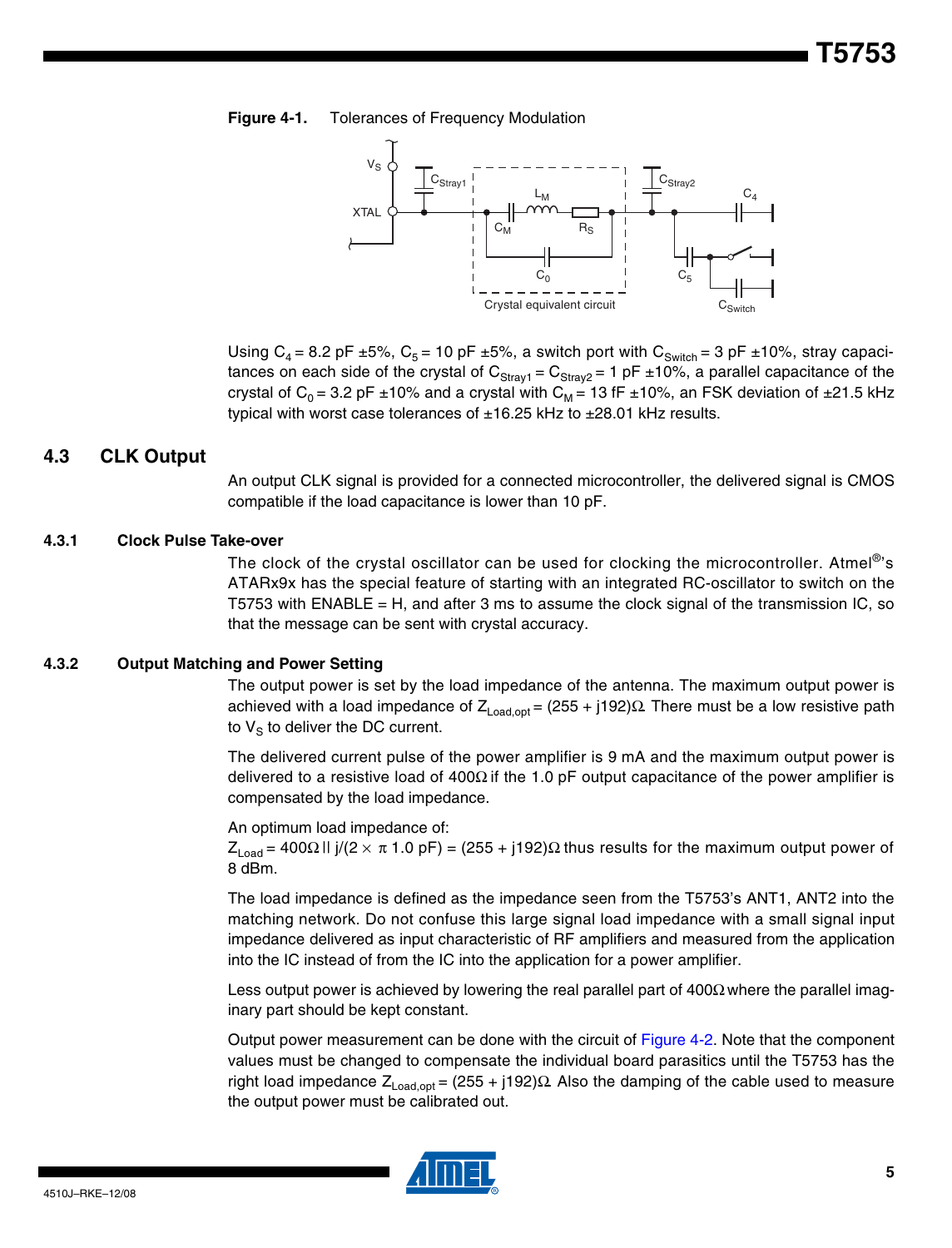





Note: For 345 MHz  $C_2$  has to be changed to 2.7 pF

#### **4.4 Application Circuit**

For the blocking of the supply voltage a capacitor value of  $C_3 = 68$  nF/X7R is recommended (see Figure 4-3 on page 7 and Figure 4-4 on page 8).  $C_1$  and  $C_2$  are used to match the loop antenna to the power amplifier where  $C_1$  typically is 22 pF/NP0 and  $C_2$  is 10.8 pF/NP0 (18 pF + 27 pF in series); for  $C_2$  two capacitors in series should be used to achieve a better tolerance value and to have the possibility to realize the  $Z_{\text{Load,opt}}$  by using standard valued capacitors.

 $C<sub>1</sub>$  forms together with the pins of T5753 and the PCB board wires a series resonance loop that suppresses the 1<sup>st</sup> harmonic, hence the position of  $C_1$  on the PCB is important. Normally the best suppression is achieved when  $C_1$  is placed as close as possible to the pins ANT1 and ANT2.

The loop antenna should not exceed a width of 1.5 mm, otherwise the Q-factor of the loop antenna is too high.

 $L_1$  ([50 nH to 100 nH) can be printed on PCB.  $C_4$  should be selected that the XTO runs on the load resonance frequency of the crystal. Normally, a value of 12 pF results for a 15 pF load-capacitance crystal.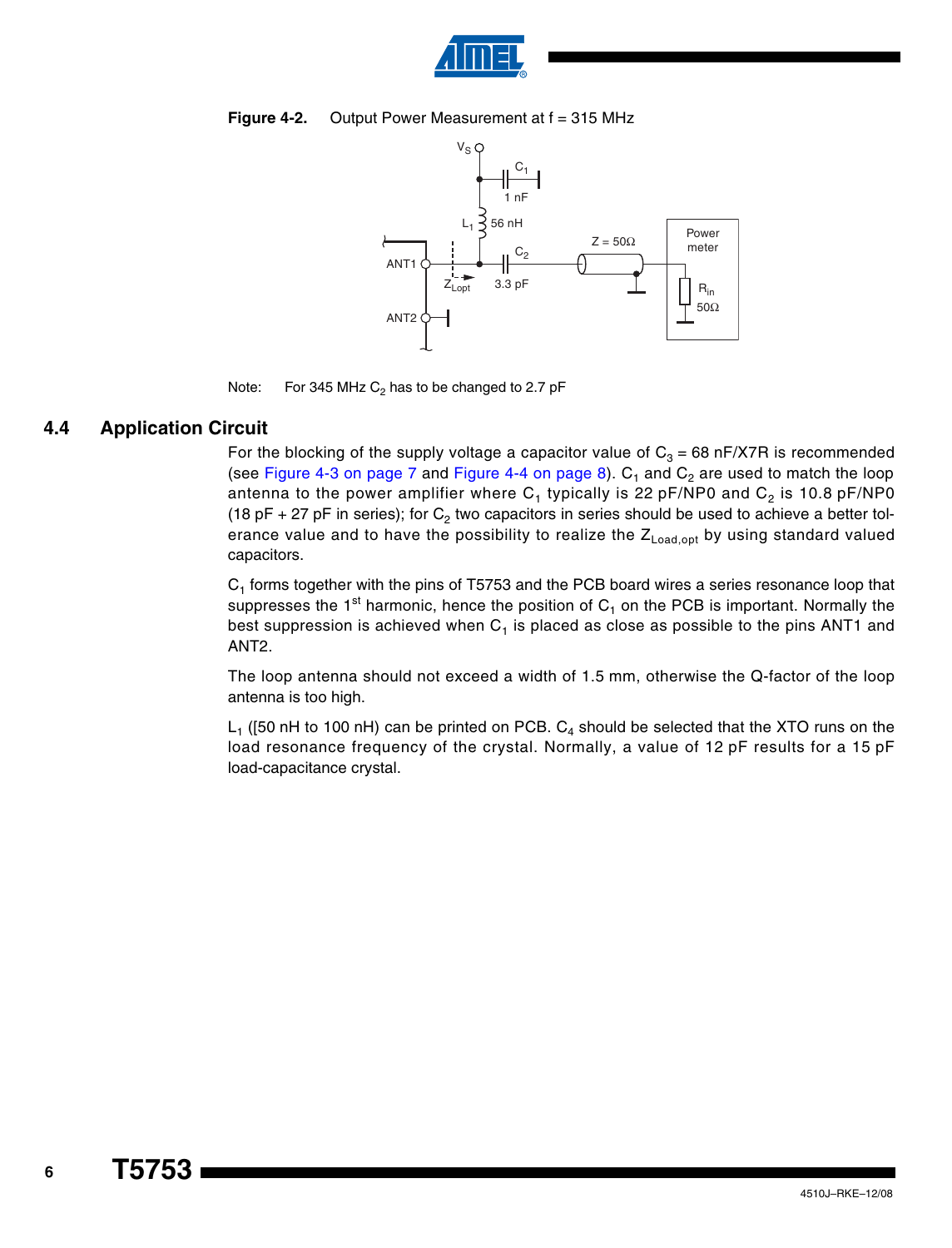#### **Figure 4-3.** ASK Application Circuit



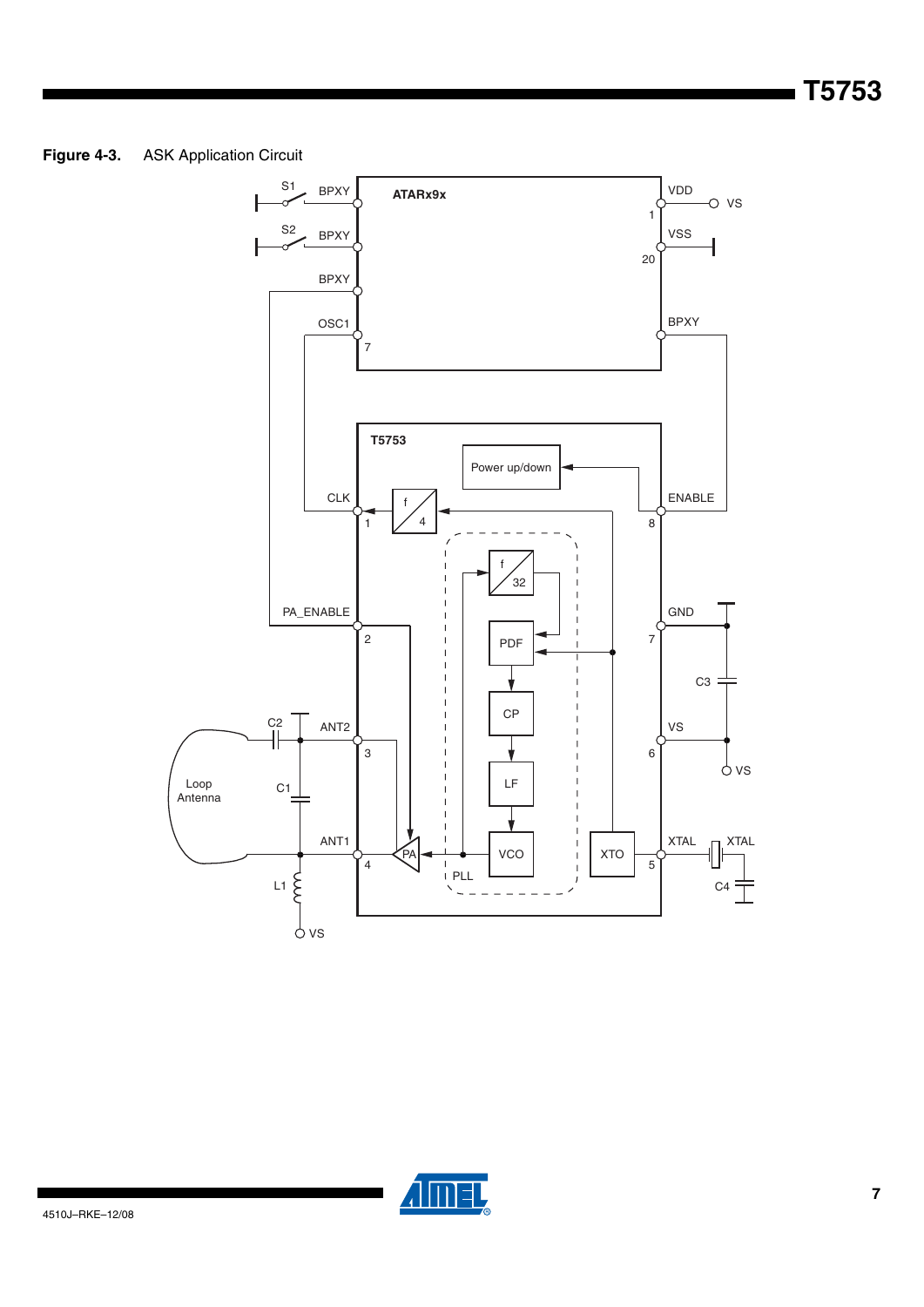

#### **Figure 4-4.** FSK Application Circuit



**T5753**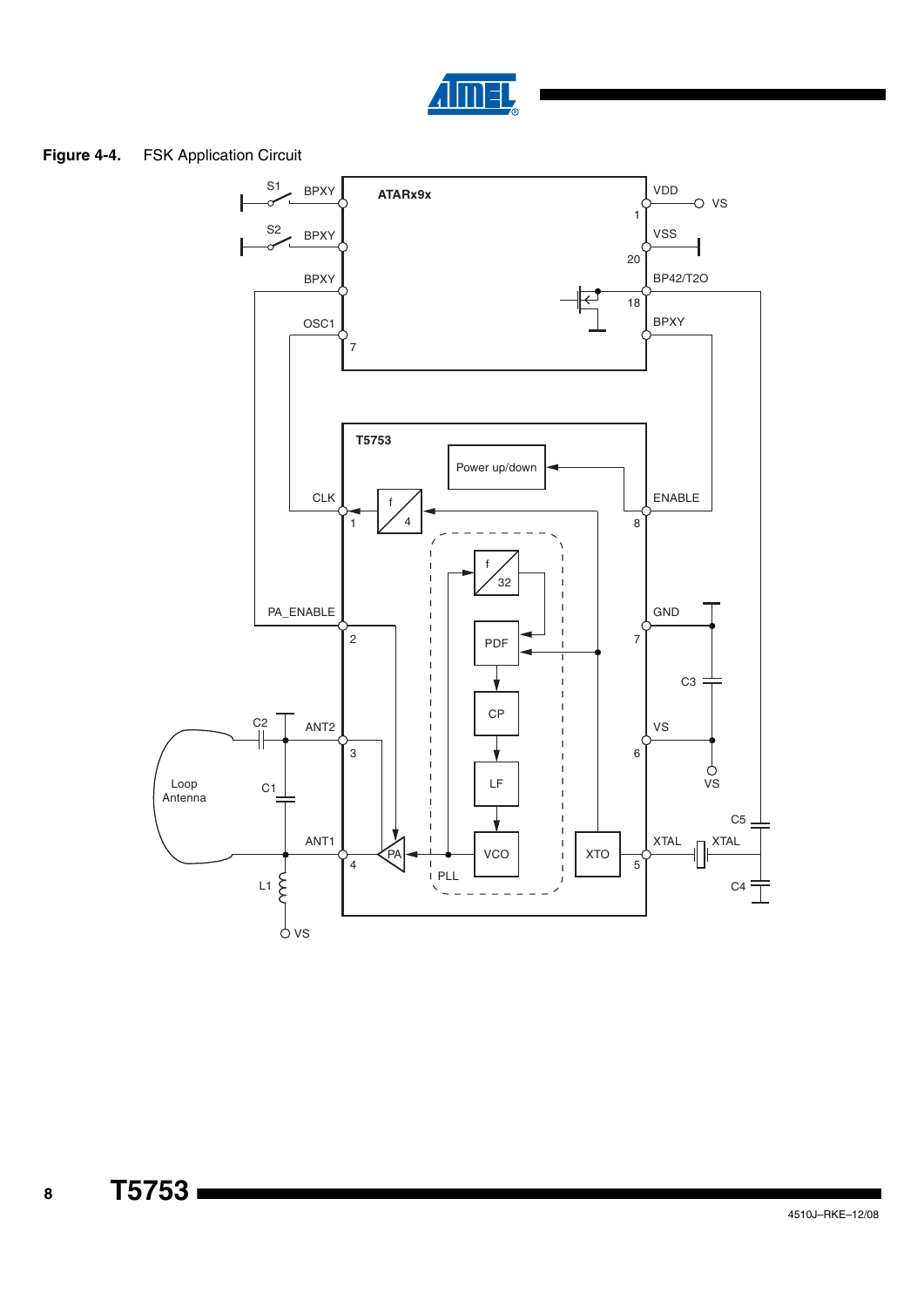#### **Figure 4-5.** ESD Protection Circuit



### **5. Absolute Maximum Ratings**

Stresses beyond those listed under "Absolute Maximum Ratings" may cause permanent damage to the device. This is a stress rating only and functional operation of the device at these or any other conditions beyond those indicated in the operational sections of this specification is not implied. Exposure to absolute maximum rating conditions for extended periods may affect device reliability.

| <b>Parameters</b>    | Symbol                                | <b>Minimum</b> | <b>Maximum</b>     | Unit |
|----------------------|---------------------------------------|----------------|--------------------|------|
| Supply voltage       | $V_{\rm S}$                           |                |                    |      |
| Power dissipation    | $P_{\text{tot}}$                      |                | 100                | mW   |
| Junction temperature |                                       |                | 150                | °C   |
| Storage temperature  | $\mathsf{r}_{\mathsf{stg}}$           | $-55$          | 125                | °C   |
| Ambient temperature  | l <sub>amb</sub>                      | $-55$          | 125                | °C   |
| Input voltage        | $\mathsf{V}_{\mathsf{maxPA\_ENABLE}}$ | $-0.3$         | $(VS + 0.3)^{(1)}$ |      |

Note: 1. If  $V_{\rm S}$  + 0.3 is higher than 3.7V, the maximum voltage will be reduced to 3.7V.

### **6. Thermal Resistance**

| <b>Parameters</b> | ≅vmbol | <b>Value</b> | Unit |
|-------------------|--------|--------------|------|
| Junction ambient  | ำthJA  | 70<br>. L    | K/W  |

### **7. Electrical Characteristics**

 $V_{\rm S}$  = 2.0V to 4.0V, T<sub>amb</sub> = –40°C to 125°C unless otherwise specified.

Typical values are given at  $\mathsf{V}_\mathsf{S}=3.0\mathsf{V}$  and  $\mathsf{T}_\mathsf{amb}=25^\circ\mathsf{C}.$  All parameters are referred to GND (pin 7).

| <b>Parameters</b> | <b>Test Conditions</b>                                                                                                                                          | Symbol                  | Min. | Typ. | Max. | Unit           |
|-------------------|-----------------------------------------------------------------------------------------------------------------------------------------------------------------|-------------------------|------|------|------|----------------|
| Supply current    | Power down.<br>$V_{ENABLE}$ < 0.25 V, -40°C to 85°C<br>$V_{PA-ENABLE}$ < 0.25 V, -40°C to +125°C<br>$V_{PA-ENABLE}$ < 0.25 V, 25°C<br>(100% correlation tested) | $I_S$ off               |      | < 10 | 350  | nA<br>μA<br>nA |
| Supply current    | Power up, PA off, $V_s = 3 V$ ,<br>$V_{ENABLE}$ > 1.7 V, $V_{PA-ENABLE}$ < 0.25 V                                                                               | Ιs                      |      | 3.7  | 4.8  | mA             |
| Supply current    | Power up, $V_s = 3.0$ V,<br>$V_{ENABLE}$ > 1.7 V, $V_{PA-ENABLE}$ > 1.7 V                                                                                       | <sup>I</sup> S Transmit |      | 9    | 11.6 | mA             |
| Output power      | $V_S = 3.0V$ , $T_{amb} = 25^{\circ}C$ ,<br>$f = 315$ MHz, $Z_{1,0} = (255 + j192)W$                                                                            | $P_{\text{Ref}}$        | 6.0  | 8.0  | 10.5 | dBm            |

Note: 1. If  $V_\text{S}$  is higher than 3.6V, the maximum voltage will be reduced to 3.6V.

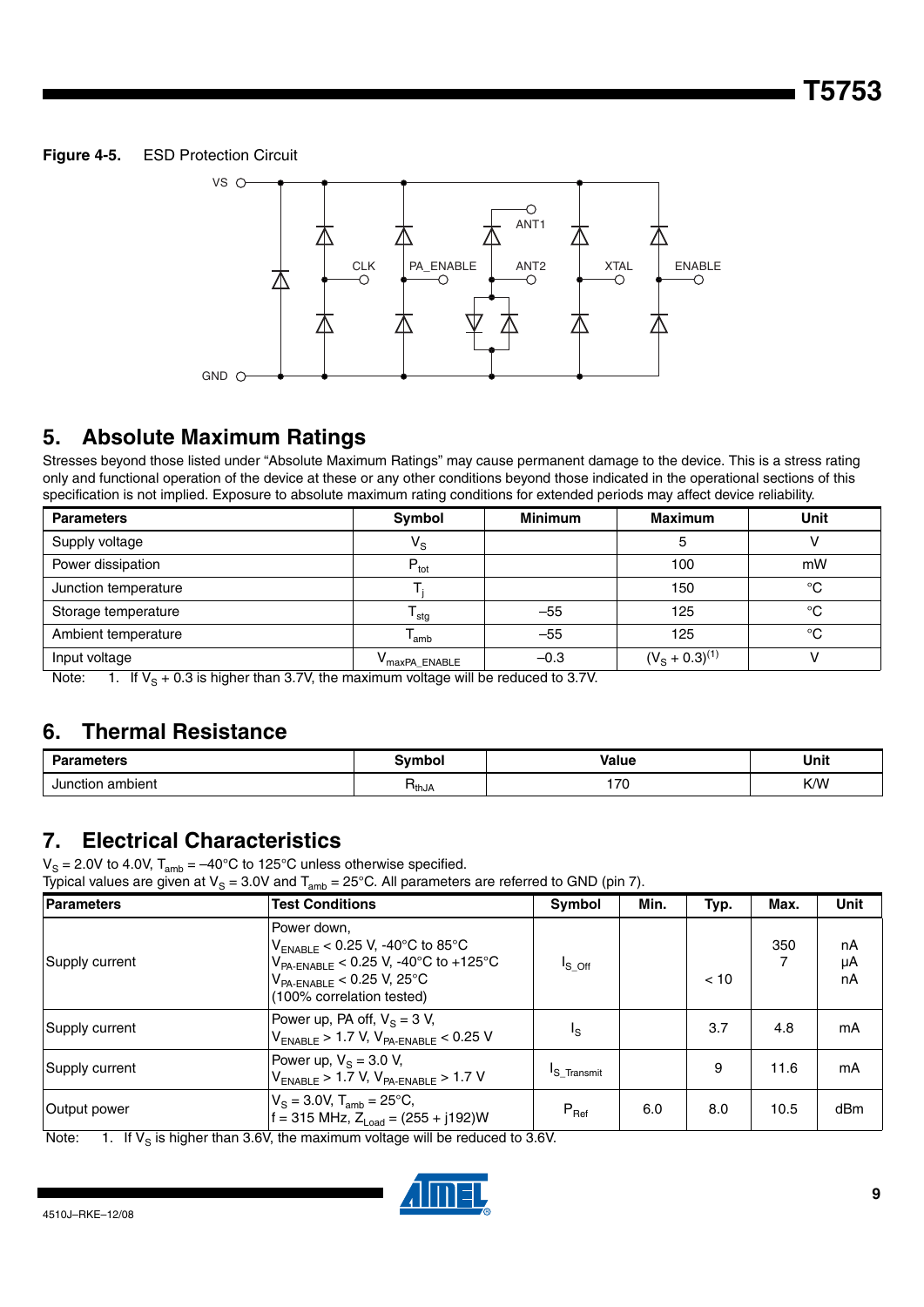

## **7. Electrical Characteristics (Continued)**

 $V_{\rm S}$  = 2.0V to 4.0V, T<sub>amb</sub> = –40°C to 125°C unless otherwise specified.

| Typical values are given at V <sub>S</sub> = 3.0V and T <sub>amb</sub> = 25°C. All parameters are referred to GND (pin 7). |                                                                                                                                                                                                                             |                                                               |                  |                   |                          |                         |
|----------------------------------------------------------------------------------------------------------------------------|-----------------------------------------------------------------------------------------------------------------------------------------------------------------------------------------------------------------------------|---------------------------------------------------------------|------------------|-------------------|--------------------------|-------------------------|
| <b>Parameters</b>                                                                                                          | <b>Test Conditions</b>                                                                                                                                                                                                      | Symbol                                                        | Min.             | Typ.              | Max.                     | Unit                    |
| Output power variation for the full<br>temperature range                                                                   | $T_{amb} = -40^{\circ}$ C to +85°C,<br>$V_{\rm s} = 3.0 V$<br>$V_{\rm S} = 2.0 V$                                                                                                                                           | $\Delta \mathsf{P}_{\mathsf{Ref}}$<br>$\Delta P_{\text{Ref}}$ |                  |                   | $-1.5$<br>$-4.0$         | dB<br>dB                |
| Output power variation for the full<br>temperature range                                                                   | $T_{amb} = -40^{\circ}C$ to +125°C,<br>$V_{\rm s} = 3.0 V$<br>$V_{\rm S} = 2.0 V,$<br>$P_{Out} = P_{Ref} + \Delta P_{Ref}$                                                                                                  | $\Delta P_{\text{Ref}}$<br>$\Delta P_{\text{Ref}}$            |                  |                   | $-2.0$<br>$-4.5$         | dB<br>dB                |
| Achievable output-power range                                                                                              | Selectable by load impedance                                                                                                                                                                                                | $P_{Out\_typ}$                                                | $\mathbf 0$      |                   | 8.0                      | dBm                     |
| Spurious emission                                                                                                          | $f_{CLK} = f_0/128$<br>Load capacitance at pin $CLK = 10$ pF<br>f <sub>O</sub> ±1 $\times$ f <sub>CLK</sub><br>$f_{\rm O}$ ±4 $\times$ $f_{\rm CLK}$<br>other spurious are lower                                            |                                                               |                  | $-55$<br>$-52$    |                          | dBc<br>dBc              |
| Oscillator frequency XTO<br>(= phase comparator frequency)                                                                 | $f_{\text{XTO}} = f_0/32$<br>$f_{\text{XTAL}}$ = resonant frequency of the XTAL,<br>$C_M \leq 10$ fF, load capacitance selected<br>accordingly<br>$T_{amb} = -40^{\circ}C$ to +85°C,<br>$T_{amb} = -40^{\circ}$ C to +125°C | $f_{\text{XTO}}$                                              | $-30$<br>$-40$   | $f_{\text{XTAL}}$ | $+30$<br>$+40$           | ppm<br>ppm              |
| PLL loop bandwidth                                                                                                         |                                                                                                                                                                                                                             |                                                               |                  | 250               |                          | kHz                     |
| Phase noise of phase comparator                                                                                            | Referred to $f_{PC} = f_{XT0}$<br>25 kHz distance to carrier                                                                                                                                                                |                                                               |                  | $-116$            | $-110$                   | dBc/Hz                  |
| In loop phase noise PLL                                                                                                    | 25 kHz distance to carrier                                                                                                                                                                                                  |                                                               |                  | $-86$             | $-80$                    | dBc/Hz                  |
| Phase noise VCO                                                                                                            | at 1 MHz<br>at 36 MHz                                                                                                                                                                                                       |                                                               |                  | $-94$<br>$-125$   | $-90$<br>$-121$          | dBc/Hz<br>dBc/Hz        |
| Frequency range of VCO                                                                                                     |                                                                                                                                                                                                                             | $f_{VCO}$                                                     | 310              |                   | 350                      | <b>MHz</b>              |
| Clock output frequency (CMOS<br>microcontroller compatible)                                                                |                                                                                                                                                                                                                             |                                                               |                  | $f_0/128$         |                          | <b>MHz</b>              |
| Voltage swing at pin CLK                                                                                                   | $C_{Load} \leq 10$ pF                                                                                                                                                                                                       | $V_{0h}$<br>$V_{0I}$                                          | $V_S \times 0.8$ |                   | $V_S \times 0.2$         | V<br>$\vee$             |
| Series resonance R of the crystal                                                                                          |                                                                                                                                                                                                                             | <b>Rs</b>                                                     |                  |                   | 110                      | Ω                       |
| Capacitive load at pin XT0                                                                                                 |                                                                                                                                                                                                                             |                                                               |                  |                   | 7                        | pF                      |
| FSK modulation frequency rate                                                                                              | Duty cycle of the modulation signal = 50%                                                                                                                                                                                   |                                                               | 0                |                   | 32                       | kHz                     |
| ASK modulation frequency rate                                                                                              | Duty cycle of the modulation signal = $50\%$                                                                                                                                                                                |                                                               | $\mathbf 0$      |                   | 32                       | kHz                     |
| <b>ENABLE</b> input                                                                                                        | Low level input voltage<br>High level input voltage<br>Input current high                                                                                                                                                   | $V_{\parallel}$<br>$V_{\text{lh}}$<br>$I_{\text{In}}$         | 1.7              |                   | 0.25<br>20               | V<br>v<br>μA            |
| PA_ENABLE input                                                                                                            | Low level input voltage<br>High level input voltage<br>Input current high                                                                                                                                                   | $V_{\parallel}$<br>$V_{\text{lh}}$<br>$I_{\text{In}}$         | 1.7              |                   | 0.25<br>$V_S^{(1)}$<br>5 | $\mathsf{V}$<br>v<br>μA |

Note: 1. If  $V_\text{S}$  is higher than 3.6V, the maximum voltage will be reduced to 3.6V.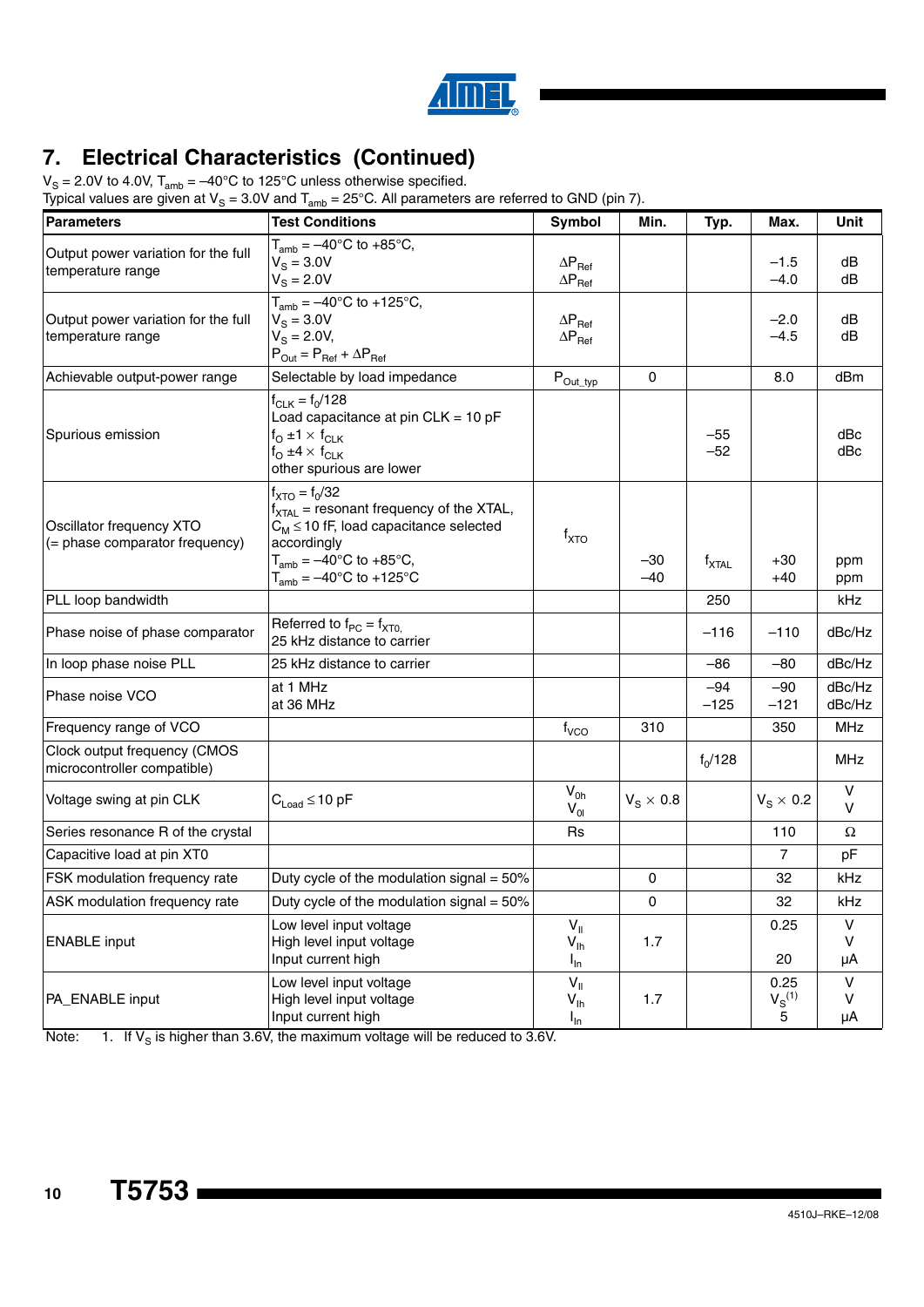**T5753**

### **8. Ordering Information**

| <b>Extended Type Number</b>                           | Package | Remarks                                              |  |
|-------------------------------------------------------|---------|------------------------------------------------------|--|
| T5753-6AQJ                                            | TSSOP8L | Taped and reeled, Marking: T573, Pb-free             |  |
| T5753-6APJ                                            | TSSOP8L | Taped and reeled, Marking: T573, small reel, Pb-free |  |
| $1000 \text{ kg}$ , $10000 \text{ kg}$<br>$N = 1 - 1$ |         |                                                      |  |

Note:  $1. \text{ J} = -40^{\circ} \text{C}$  to  $+125^{\circ} \text{C} + \text{lead-free}$ 

### **9. Package Information**





Issue: 2; 15.03.04

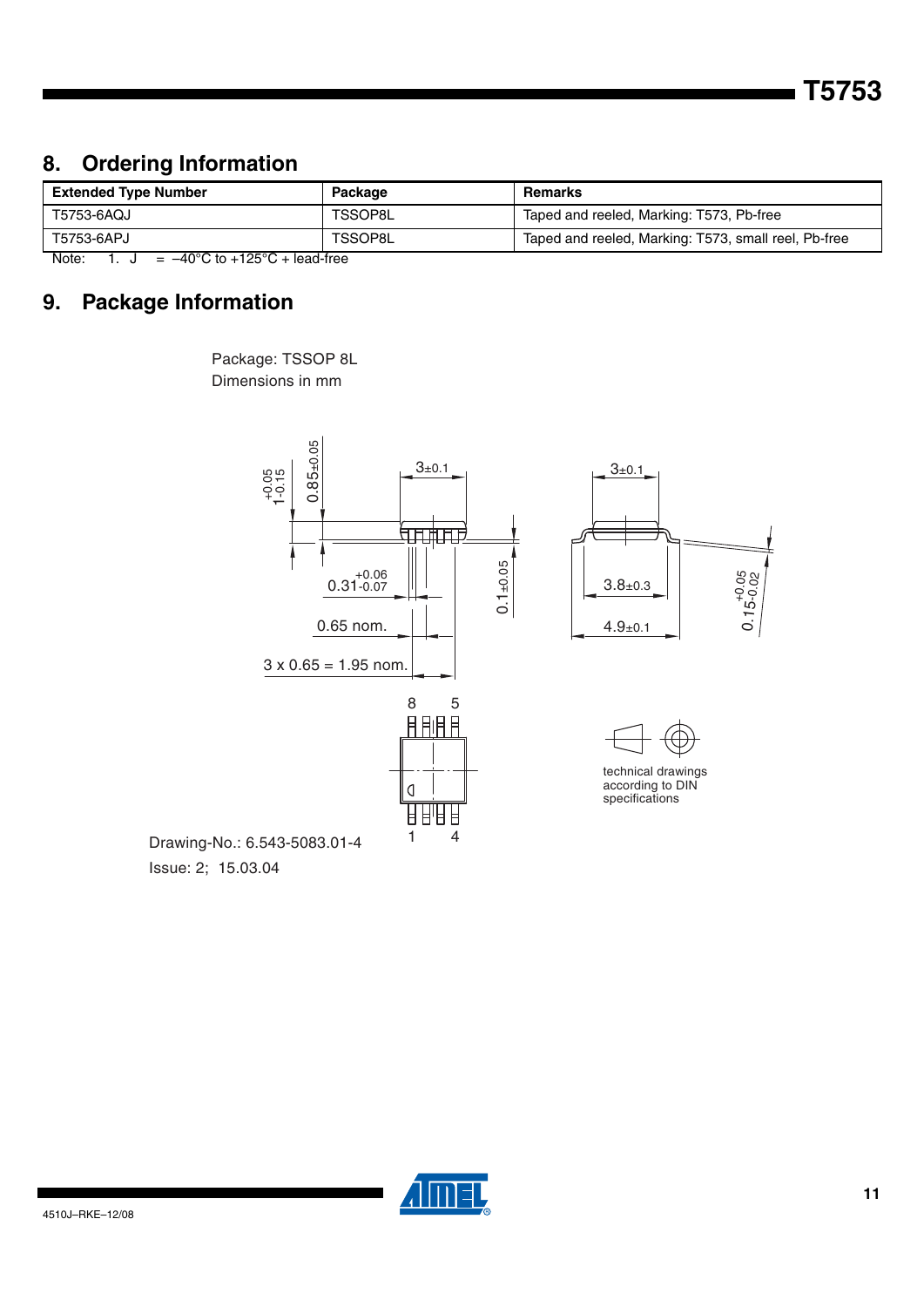

## **10. Revision History**

Please note that the following page numbers referred to in this section refer to the specific revision mentioned, not to this document.

| <b>Revision No.</b> | <b>History</b>                                                                |
|---------------------|-------------------------------------------------------------------------------|
| 4510J-RKE-12/08     | • Put datasheet in the newest template                                        |
|                     | • Section 4.3.1 "Clock Pulse Take-over" on page 5 changed                     |
| 4510I-RKE-02/07     | • Put datasheet in the newest template                                        |
|                     | • Pb-free Logo on page 1 deleted                                              |
| 14510H-RKE-09/05    | • Pb-free Logo on page 1 added                                                |
|                     | • Put datasheet in the newest template                                        |
|                     | • Section 1 "Description" on page 1 changed                                   |
| 4510G-RKE-02/05     | • Figure title Figure 4-2 on page 6 changed                                   |
|                     | • Table "Electrical Characteristics" on pages 9 to 10 changed                 |
|                     | • Table "Ordering Information" on page 11 changed                             |
|                     | • Table "Absolute Maximum Ratings" (page 8): row "Input voltage" added        |
|                     | • Table "Absolute Maximum Ratings" (page 8): table note 1 added               |
| 4510F-RKE-02/05     | • Table "Electrical Characteristics" (page 10): row "PA_ENABLE input" changed |
|                     | • Table "Electrical Characteristics" (page 10): table note 1 added            |
|                     | Table "Ordering Information" (page 11): Remarks changed                       |